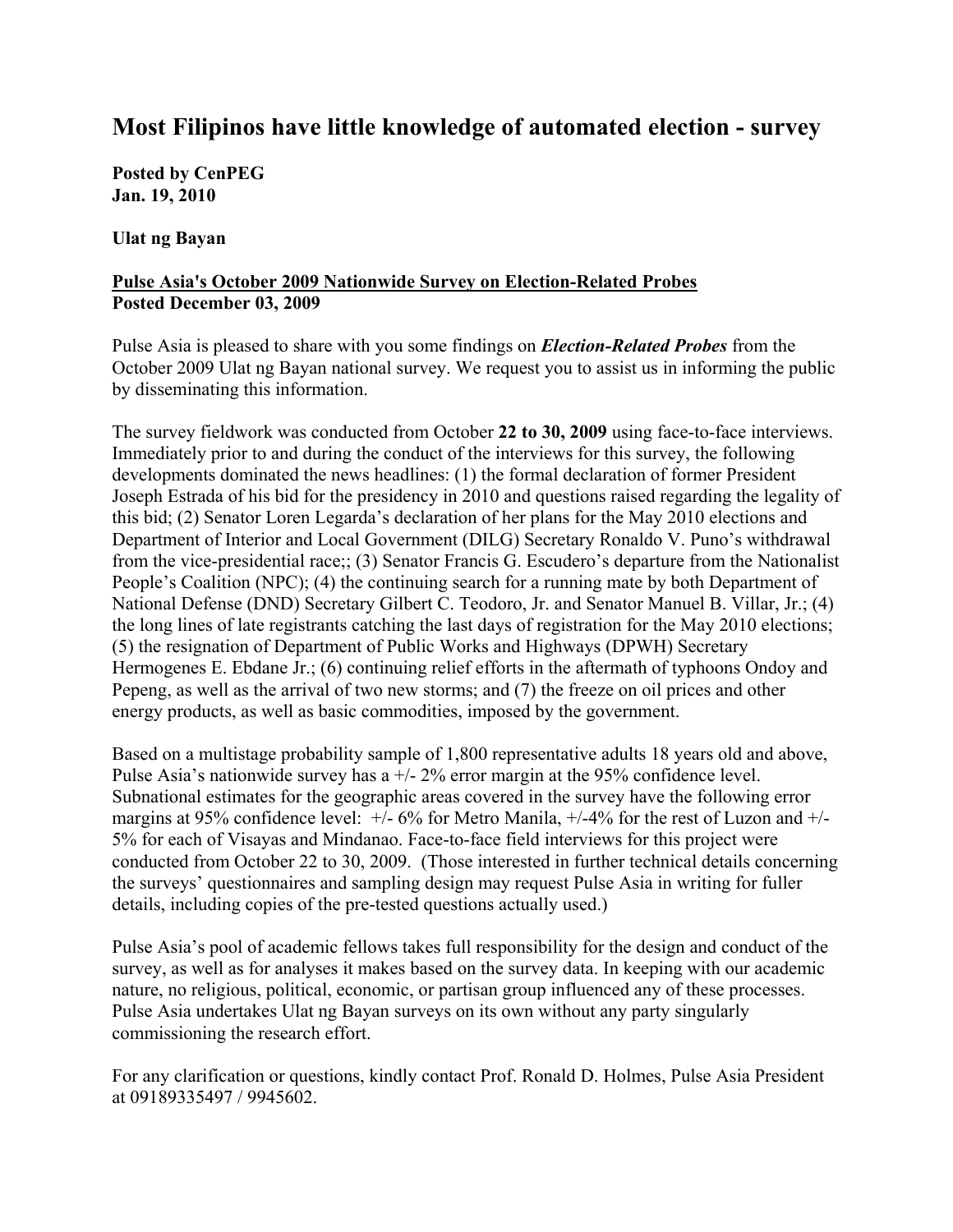### **Most Filipinos (61%) have little or almost no knowledge at all about the automated election system (AES) that will be implemented in May 2010**

Public awareness as regards the AES is still low with four in ten Filipinos (40%) admitting to knowing little about it and about two in ten (21%) saying they have almost no or no knowledge about the new system to be used in the May 2010 elections. On the other hand, only 13% claim to have a great deal of knowledge about the AES while 26% say they know enough about it. Across geographic areas and socio-economic classes, about the same percentages of those in Metro Manila and Class ABC either have enough or little knowledge as regards the AES (35% versus 33% and 36% versus 31%, respectively). In the rest of Luzon, Visayas, Mindanao, and Classes D and E, big pluralities to near majorities (36% to 47%) know little about the AES. *(See Table 1)*

## Table 1 KNOWLEDGE OF THE AUTOMATED ELECTION SYSTEM October 22 - 30, 2009 / Philippines

(In Percent)

| The Commission on Elections or COMELEC and SMARTMATIC-TIM are continuously preparing for the<br>implementation of the AUTOMATED ELECTION SYSTEM or AES. Part of the AES involves changing the<br>ballot and the manner by which votes will be counted. |    |      |                 |     |    |            |              |    |  |  |
|--------------------------------------------------------------------------------------------------------------------------------------------------------------------------------------------------------------------------------------------------------|----|------|-----------------|-----|----|------------|--------------|----|--|--|
| How would you describe the amount of knowledge you<br>have regarding the Automated Election System (AES)?                                                                                                                                              |    |      | <b>LOCATION</b> |     |    |            | <b>CLASS</b> |    |  |  |
| (Base: Total interviews, 100%)                                                                                                                                                                                                                         | RP | NCR. | BL              | VIS | МN | <b>ABC</b> | ₽            | Е  |  |  |
| A great deal of knowledge                                                                                                                                                                                                                              | 13 | 11   | 17              | 8   | 12 | 17         | 12           | 15 |  |  |
| Not a great deal, but a sufficient amount                                                                                                                                                                                                              | 26 | 35   | 26              | 20  | 25 | 36         | 26           | 23 |  |  |
| A little knowledge                                                                                                                                                                                                                                     | 40 | 33   | 41              | 47  | 36 | 31         | 42           | 38 |  |  |
| Almost none or no knowledge at all                                                                                                                                                                                                                     | 21 | 21   | 16              | 26  | 27 | 17         | 20           | 24 |  |  |

Patulov na isinasagawa ng Commission on Elections (COMELEC) at ng Smartmatic-TIM ang preparasyon para sa pagsasakutaparan ng Automated Election System o AES. Bahaging AES ang pagbabago ng balota at ang paraan ng pagbilang ng mga boto.

Q138. Paano ninyo ilalarawan ang inyong kaalaman tungkol sa AUTOMATED ELECTION SYSTEM O AE S?

## **Sizeable majorities of Filipinos believe that the country's public school teachers will perform their duty as members of the Board of Election Inspectors (BEI) impartially (64%) and that they are capable of managing the AES in next year's polls 65%)**

The predominant public sentiment among Filipinos is one of trust in the impartiality of the public school teachers in their role as members of the BEI (64%). This is the view articulated by majorities in every geographic area (including sub-areas) and socio-economic class (55% to 80%), with the exception of Region 10 and CARAGA (44%). Western Visayans are most inclined to believe in the impartiality of public school teachers as BEI members (80%). Meanwhile, only 7% of Filipinos express a contrary opinion while 29% are ambivalent on the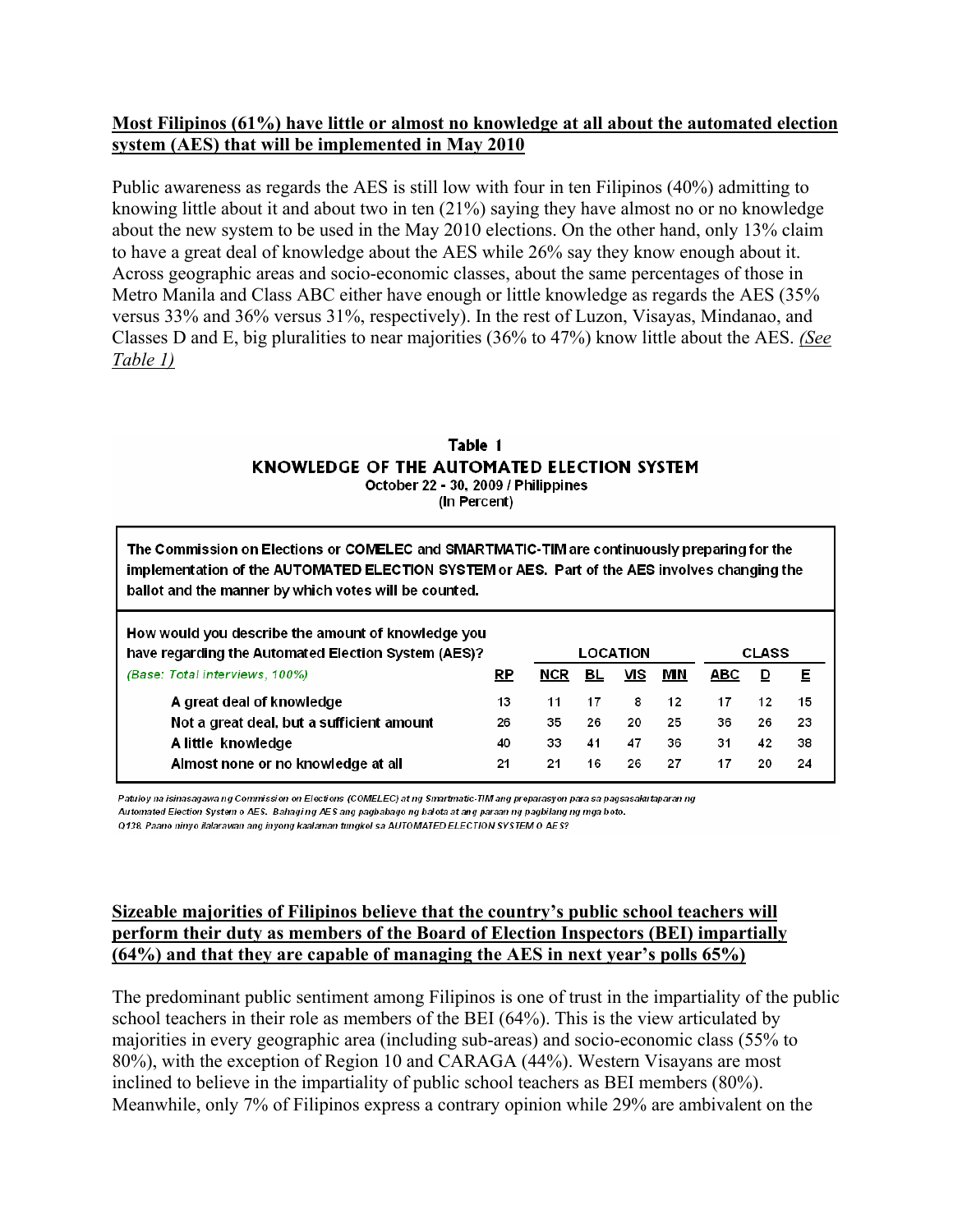matter. Public indecision and distrust are most pronounced in Region 10 and CARAGA (38% and 18%, respectively). *(See Tables 2 and 3)* 

### Table 2 **IMPARTIALITY OF TEACHERS AS** MEMBERS OF BOARD OF ELECTION INSPECTORS (BEI) October 22 - 30, 2009 / Philippines

(In Percent)

| Public school teachers function as members of the Board of Election Inspectors.                                    |    |     |    |          |     |            |              |    |  |  |
|--------------------------------------------------------------------------------------------------------------------|----|-----|----|----------|-----|------------|--------------|----|--|--|
| In this line of work, do you TRUST or DON'T TRUST the<br>impartiality of teachers in the performance of this duty? |    |     |    | LOCATION |     |            | <b>CLASS</b> |    |  |  |
| (Base: Total interviews, 100%)                                                                                     | RP | NCR | вL | VIS      | MIN | <b>ABC</b> | D            | Е  |  |  |
| Trust                                                                                                              | 64 | 62  | 68 | 67       | 55  | 65         | 66           | 60 |  |  |
| Undecided                                                                                                          | 29 | 31  | 27 | 25       | 33  | 29         | 28           | 30 |  |  |
| <b>Distrust</b>                                                                                                    |    |     | 4  |          | 12  | 6          | 6            | 10 |  |  |

Q139. Ang mga pampublikong guro ang tumatayo bilang mga miyembro ng Board of Election Inspectors. Sa gawaing ito, kayo po ba ay...READ OUT (SHOWCARD), sa pagiging patas ng mga guro sa pagganap ng tungkuling ito?

> Table 3 IMPARTIALITY OF TEACHERS AS MEMBERS OF BOARD OF ELECTION INSPECTORS (BEI) October 22 - 30, 2009 / Philippines (In Percent)

| Public school teachers function as members of the Board of Election Inspectors. |    |     |                                                                                      |    |    |    |    |                |      |                   |    |          |    |  |
|---------------------------------------------------------------------------------|----|-----|--------------------------------------------------------------------------------------|----|----|----|----|----------------|------|-------------------|----|----------|----|--|
| In this line of work, do you TRUST or                                           |    |     |                                                                                      |    |    |    |    | LOCATION       |      |                   |    |          |    |  |
| DON'T TRUST the impartiality of teachers                                        |    |     |                                                                                      |    |    |    |    | <b>VISAYAS</b> |      |                   |    | MINDANAO |    |  |
| in the performance of this duty?                                                | RP | NCR | <b>BALANCE LUZON</b><br>West Central<br>East<br>l North I<br>South<br>Total<br>Total |    |    |    |    |                |      | Reg 9, 12 Reg 10, |    |          |    |  |
| (Base: Total interviews, 100%)                                                  |    |     |                                                                                      |    |    |    |    | Total          | ARMM | CARAGA Reg 11     |    |          |    |  |
| Trust                                                                           | 64 | 62  | 68                                                                                   | 64 | 73 | 67 | 80 | 57             | 60   | 55                | 61 | 44       | 58 |  |
| Undecided                                                                       | 29 | 31  | 27                                                                                   | 33 | 22 | 25 | 17 | 31             | 32   | 33                | 31 | 38       | 31 |  |
| Don't trust                                                                     |    |     | 4                                                                                    | 4  | 5  | 7  | 3  | 12             | 8    | 12                | 9  | 18       | 12 |  |

Q139. Ang mga pampublikong guro ang tumatayo bilang mga miyembro ng Board of Election Inspectors. Sa gawaing ito, kayo po ba ay...READ OUT (SHOWCARD), sa pagiging patas ng mga guro sa pagganap ng tungkuling ito?

About two in three Filipinos (65%) believe that the country's public school teachers are capable of managing the AES for the May 2010 elections – a sentiment shared by majorities across geographic areas (including sub-areas) and socio-economic classes ranging from 55% in Region 11 to 86% in Western Visayas. Again, the exception here is Region 10 and CARAGA where fewer respondents (45%) are inclined to believe in the capability of public school teachers to manage the new system for next year's polls. In the meantime, less than one in ten Filipinos (7%) does not think public school teachers are capable of managing the AES while nearly three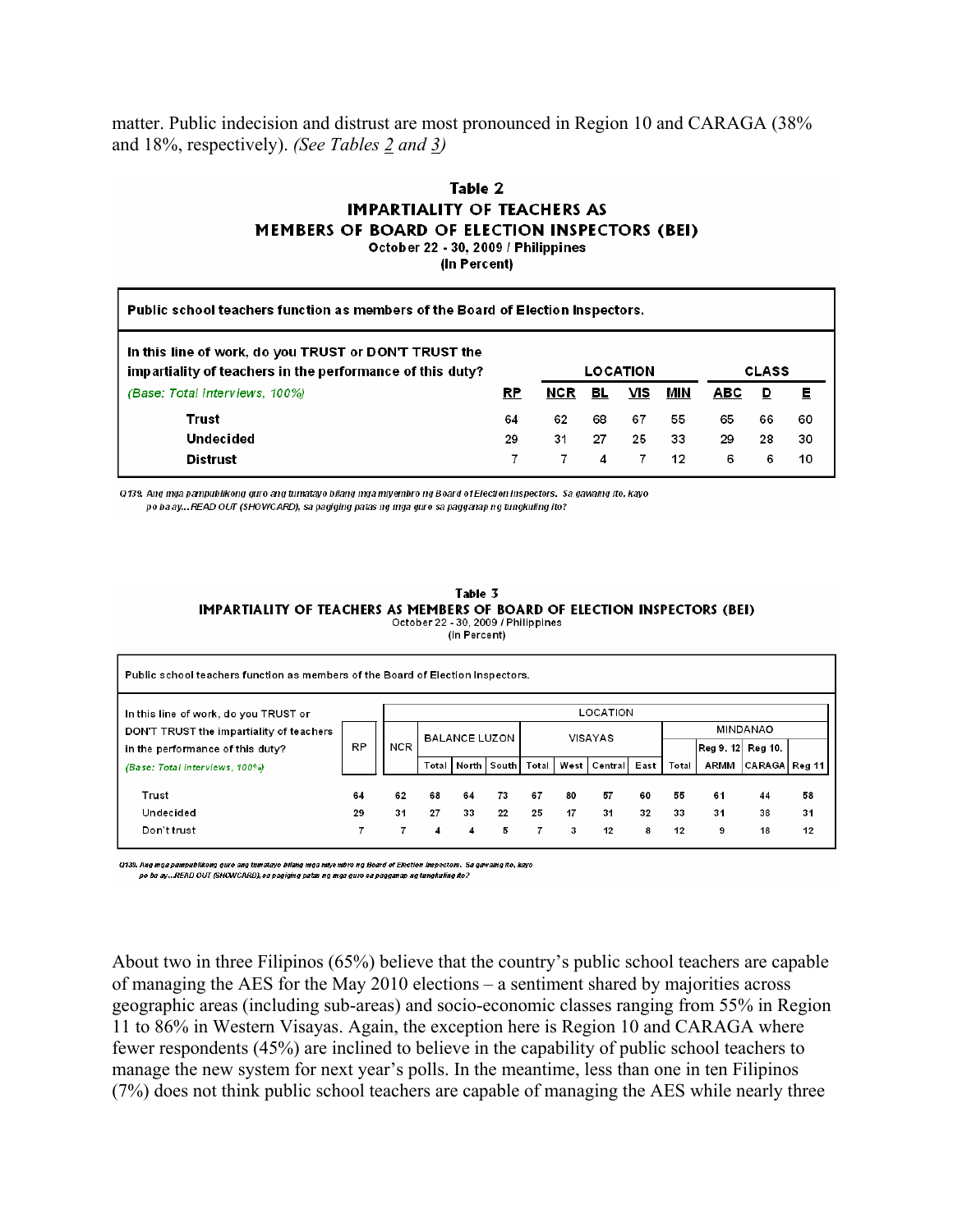in ten (29%) express indecision on the matter. Residents of Region 10 and CARAGA are not only most ambivalent on the matter (39%) but are also most inclined not to believe in the capability of the country's teacher to implement the AES next year (16%). *(See Tables 4 and 5)* 

### **Table 4 CAPABILITY OF TEACHERS TO MANAGE THE AUTOMATED ELECTION SYSTEM** October 22 - 30, 2009 / Philippines

(In Percent)

| In this line of work, do you BELIEVE OR DON'T BELIEVE<br>that teachers have the capability to manage the |    |     |    |     |     |     |    |    |  |  |
|----------------------------------------------------------------------------------------------------------|----|-----|----|-----|-----|-----|----|----|--|--|
| Automated Election System in the coming elections?<br><b>CLASS</b><br>LOCATION                           |    |     |    |     |     |     |    |    |  |  |
| (Base: Total interviews, 100%)                                                                           | RP | NCR | BL | VIS | MIN | ABC |    | Е  |  |  |
| <b>Believe</b>                                                                                           | 65 | 60  | 67 | 71  | 56  | 59  | 66 | 64 |  |  |
| Undecided                                                                                                | 29 | 32  | 28 | 22  | 34  | 31  | 29 | 27 |  |  |
| Don't believe                                                                                            |    | 8   | 4  |     | 10  | 10  | 5  | 9  |  |  |

Q140. Kayo po ba ay... READ OUT (SHOWCARD), na may kakayanan ang mga guro na mangasiwa sa Automated Election System sa darating na halalan?

#### Table 5 CAPABILITY OF TEACHERS TO MANAGE THE AUTOMATED ELECTION SYSTEM October 22 - 30, 2009 / Philippines

(In Percent)

| In this line of work, do you BELIEVE OR<br>LOCATION<br>DON'T BELIEVE that teachers have the |           |            |                      |    |             |       |    |                |      |       |                                     |               |    |
|---------------------------------------------------------------------------------------------|-----------|------------|----------------------|----|-------------|-------|----|----------------|------|-------|-------------------------------------|---------------|----|
| capability to manage the Automated Election<br>System (AES) in the coming elections?        | <b>RP</b> | <b>NCR</b> | <b>BALANCE LUZON</b> |    |             |       |    | <b>VISAYAS</b> |      |       | <b>MINDANAO</b><br>Reg 9, 12 Reg 10 |               |    |
| (Base: Total interviews, 100%)                                                              |           |            | Total                |    | North South | Total |    | West Central   | East | Total | <b>ARMM</b>                         | CARAGA Reg 11 |    |
| Believe                                                                                     | 65        | 60         | 67                   | 67 | 68          | 71    | 86 | 59             | 63   | 56    | 64                                  | 45            | 55 |
| Undecided                                                                                   | 29        | 32         | 28                   | 29 | 28          | 22    | 10 | 30             | 32   | 34    | 29                                  | 39            | 37 |
| Don't believe                                                                               |           | 8          | 4                    | 4  | Δ           |       | 4  | 11             | 5    | 10    |                                     | 16            | 8  |

Q140. Kayo po ba ay... READ OUT (SHOWCARD), na may kakayanan ang mga guro na mangasiwa sa Automated Election System sa darating na halalan?

### **The prevailing sentiment among Filipinos is that it is highly likely that the May 2010 polls will be held as scheduled (67%); a near majority of Filipinos (49%) thinks there will be much trouble in the country in case next year's electoral exercise does not push through**

Most Filipinos (67%) believe that there is a big possibility that next year's elections will push through as scheduled while a big plurality (49%) is of the opinion that there will be much trouble in the country should the May 2010 elections be postponed or cancelled. Public indecision on these issues is expressed by 21% to 24% of Filipinos while 11% believe there is a small possibility the next year's polls will not take place and 26% do not think much trouble will occur in case the elections are not held. Between August and October 2009, there is a decline in the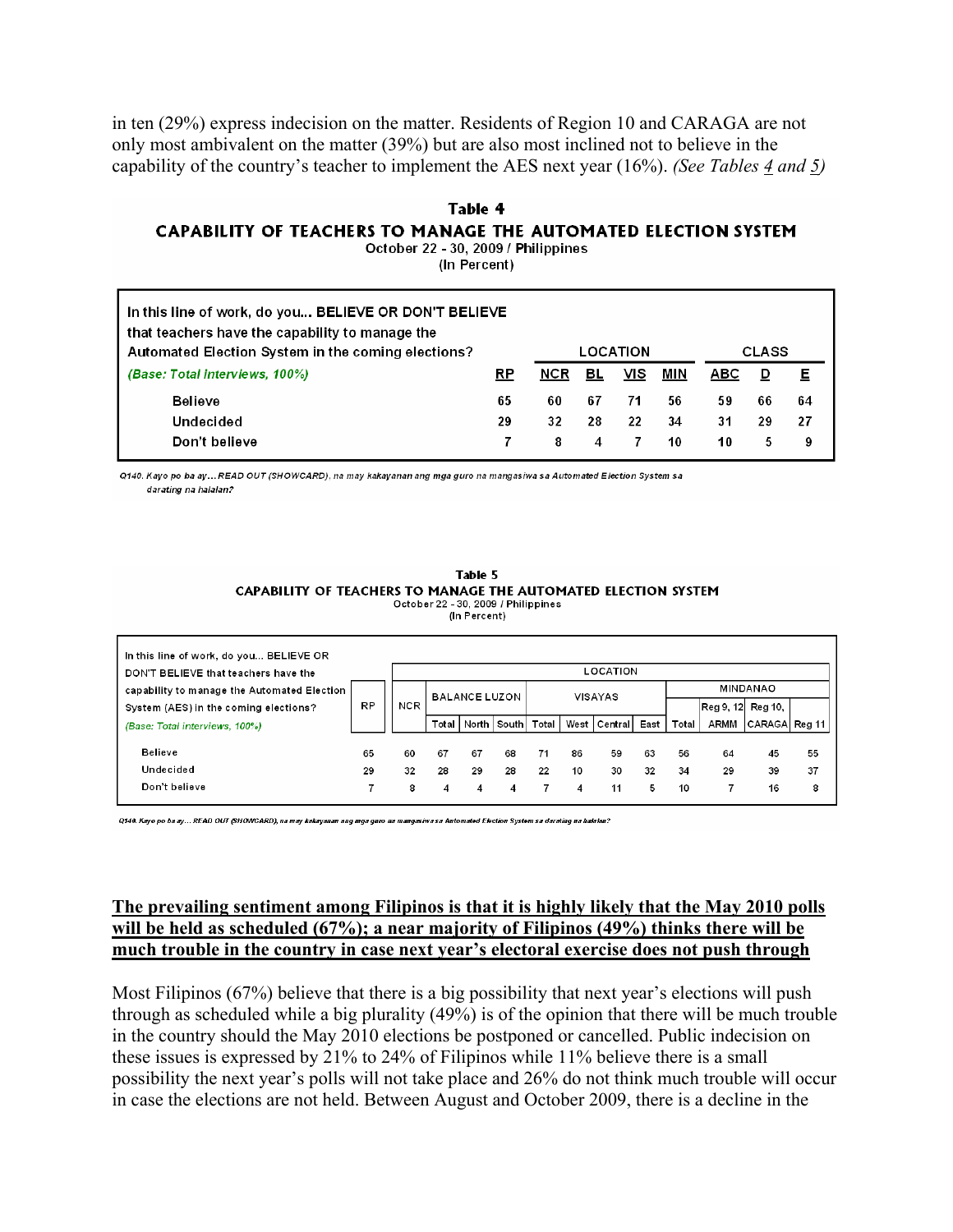percentage of Filipinos inclined to believe that the postponement or cancellation of the May 2010 elections will result in much trouble (-11 percentage points) and an increase in the percentage of Filipinos who hold a contrary view  $(+8$  percentage points). (See Tables 6, 7, 8a and 8b)

## Table 6 **OTHER 2010 ELECTION ISSUES**

October 22 - 30, 2009 / Philippines (In Percent)

| Possibility that the May 2010 elections                                                                                                                                    |    |            |                |                 |            |            |              |    |
|----------------------------------------------------------------------------------------------------------------------------------------------------------------------------|----|------------|----------------|-----------------|------------|------------|--------------|----|
| will push through                                                                                                                                                          |    |            |                | <b>LOCATION</b> |            |            | <b>CLASS</b> |    |
| (Base: Total interviews, 100%)                                                                                                                                             | RP | <b>NCR</b> | B <sub>L</sub> | <u>VIS</u>      | <b>MIN</b> | <b>ABC</b> | D            | Ε  |
| <b>Big possibility</b>                                                                                                                                                     | 67 | 73         | 62             | 80              | 64         | 72         | 66           | 69 |
| <b>Undecided</b>                                                                                                                                                           | 21 | 16         | 27             | 13              | 22         | 19         | 23           | 20 |
| <b>Small possibility/None</b>                                                                                                                                              | 11 | 11         | 12             | 7               | 15         | 10         | 11           | 11 |
| "Much trouble will ensue if the 2010<br>elections are not held."                                                                                                           |    |            |                |                 |            |            |              |    |
| (Base: Total interviews, 100%)                                                                                                                                             |    |            |                |                 |            |            |              |    |
| Agree                                                                                                                                                                      | 49 | 64         | 47             | 53              | 39         | 58         | 48           | 47 |
| <b>Undecided</b>                                                                                                                                                           | 24 | 19         | 27             | 21              | 24         | 21         | 25           | 23 |
| <b>Disagree</b>                                                                                                                                                            | 26 | 16         | 25             | 25              | 36         | 20         | 26           | 29 |
| If the May 2010 elections will NOT<br>push through, will you ?<br>(Base: Total interviews, 100%)                                                                           |    |            |                |                 |            |            |              |    |
| Will support and join the protest                                                                                                                                          | 10 | 15         | 12             | 8               | 6          | 12         | 9            | 12 |
| Will support but will not join the protests                                                                                                                                | 49 | 68         | 47             | 49              | 41         | 52         | 49           | 49 |
| Will not support and will not join any protests                                                                                                                            | 41 | 17         | 41             | 42              | 53         | 35         | 42           | 40 |
| "The May 2010 elections will be clean and<br>the results credible for the citizenry because<br>the counting of votes will be automated."<br>(Base: Total interviews, 100%) |    |            |                |                 |            |            |              |    |
| Agree                                                                                                                                                                      | 40 | 33         | 36             | 46              | 48         | 31         | 39           | 47 |
| <b>Undecided</b>                                                                                                                                                           | 43 | 46         | 42             | 45              | 40         | 49         | 44           | 37 |
| <b>Disagree</b>                                                                                                                                                            | 16 | 20         | 21             | 9               | 11         | 20         | 16           | 15 |

Q141. Sa inyong palagay, gaano kalaki o kaliit ang posibilidad na matuloy ang eleksyon sa Mayo 2010. Ito po ba ay...

Sa pamamagitan po ng board na ito (show rating board), pakisabi lamang kung kayo ay LUBOS NA SUMASANG-AYON, SUMASANG-AYON, MAAARING SUMASANG-AYON AT MAAARING HINDI SUMASANG-AYON, HINDI SUMASANG-AYON O LUBOS NA HINDI SUMASANG-AYON? Q142. Malaking gulo ang mangyayari kapag ang eleksyon ng 2010 ay hindi ginanap.

Q143. Ang eleksyon ng Mayo 2010 ay magiging malinis at kapanipaniwala ang resulta para sa mga mamamayan dahil magiging automated na ang pagbilang ng boto.

Q144. Kung hindi matuloy ang eleksyon sa Mayo 2010, kayo po ba ....?

Notes: (1)% Big possibility = % Very big plus % Big possibility; % Small/No Possibility = % Small plus % Very small/No possibility (2) % Agree = % Very Much Agree plus % Agree; % Disagree = % Disagree plus % Very Much Disagree (3) Figures may not add up to 100% due to rounding off or to Don't Know and Refuse responses.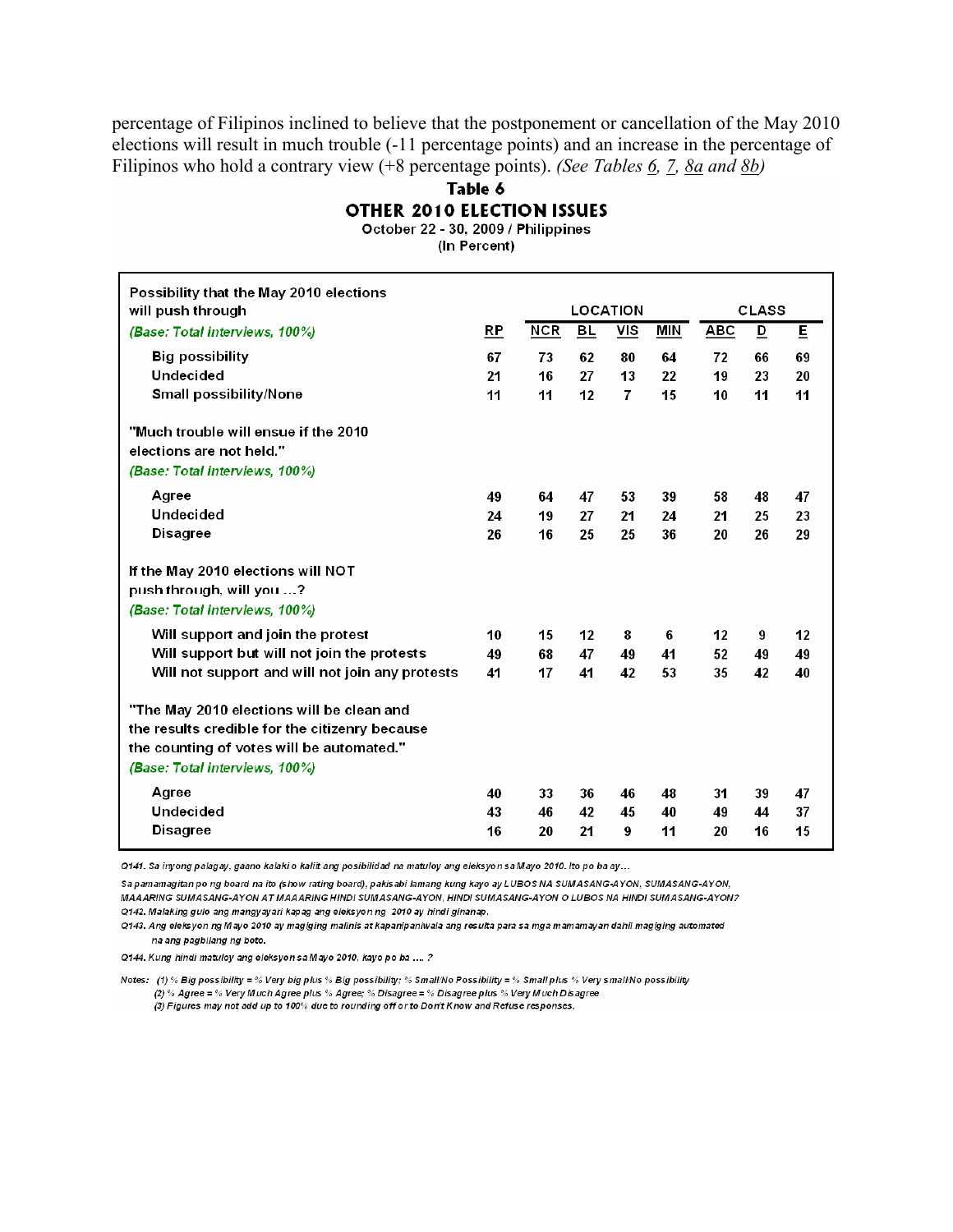### Table 7 **OTHER 2010 ELECTION ISSUES** October 22 - 30, 2009 / Philippines<br>(In Percent)

|                                                                                                                                                                            |                | LOCATION   |    |                       |    |                |    |              |                |       |      |                   |                |
|----------------------------------------------------------------------------------------------------------------------------------------------------------------------------|----------------|------------|----|-----------------------|----|----------------|----|--------------|----------------|-------|------|-------------------|----------------|
| Possibility that the May 2010 elections                                                                                                                                    |                |            |    | <b>BALANCE LUZON</b>  |    |                |    | VISAYAS      |                |       |      | <b>MINDANAO</b>   |                |
| will push through                                                                                                                                                          | <b>RP</b>      | <b>NCR</b> |    |                       |    |                |    |              |                |       |      | Reg 9, 12 Reg 10, |                |
| (Base: Total interviews, 100%)                                                                                                                                             |                |            |    | Total   North   South |    | Total          |    | West Central | East           | Total | ARMM | CARAGA Reg 11     |                |
| Big possibility                                                                                                                                                            | 67             | 73         | 62 | 66                    | 57 | 80             | 84 | 79           | 76             | 64    | 69   | 57                | 6 <sub>1</sub> |
| Undecided                                                                                                                                                                  | 2 <sub>1</sub> | 16         | 27 | 21                    | 33 | 13             | 14 | 10           | 17             | 22    | 23   | 18                | 24             |
| Small possibility/None                                                                                                                                                     | 11             | 11         | 12 | 13                    | 10 | $\overline{7}$ | 3  | 11           | $\overline{7}$ | 15    | 8    | 25                | 15             |
| "Much trouble will ensue if the 2010"<br>elections are not held."<br>(Base: Total interviews, 100%)                                                                        |                |            |    |                       |    |                |    |              |                |       |      |                   |                |
| Agree                                                                                                                                                                      | 49             | 64         | 47 | 54                    | 41 | 53             | 57 | 54           | 43             | 39    | 37   | 38                | 46             |
| Undecided                                                                                                                                                                  | 24             | 19         | 27 | 20                    | 34 | 21             | 21 | 18           | 26             | 24    | 24   | 25                | 22             |
| Disagree                                                                                                                                                                   | 26             | 16         | 25 | 26                    | 23 | 25             | 22 | 27           | 29             | 36    | 39   | 36                | 32             |
| If the May 2010 elections will NOT<br>push through, will you ?<br>(Base: Total interviews, 100%)                                                                           |                |            |    |                       |    |                |    |              |                |       |      |                   |                |
| Will support and join the protest                                                                                                                                          | 10             | 15         | 12 | 18                    | 5  | 8              | 9  | 12           | 1              | 6     | 4    | $\overline{1}$    | 10             |
| Will support but will not join the protests                                                                                                                                | 49             | 68         | 47 | 47                    | 47 | 49             | 59 | 37           | 52             | 41    | 38   | 46                | 39             |
| Will not support and will not join any protests                                                                                                                            | 41             | 17         | 41 | 35                    | 48 | 42             | 32 | 51           | 47             | 53    | 58   | 46                | 51             |
| "The May 2010 elections will be clean and<br>the results credible for the citizenry because<br>the counting of votes will be automated."<br>(Base: Total interviews, 100%) |                |            |    |                       |    |                |    |              |                |       |      |                   |                |
| Agree                                                                                                                                                                      | 40             | 33         | 36 | 37                    | 35 | 46             | 53 | 40           | 42             | 48    | 54   | 40                | 47             |
| Undecided                                                                                                                                                                  | 43             | 46         | 42 | 44                    | 40 | 45             | 37 | 51           | 49             | 40    | 33   | 52                | 38             |
| Disagree                                                                                                                                                                   | 16             | 20         | 21 | 18                    | 24 | 9              | 10 | 9            | $\overline{7}$ | 11    | 12   | 8                 | 15             |

Q141. Sa inyong palagay, gaano kalaki o kaliit ang posibilidad na matuloy ang eleksyon sa Mayo 2010. Ito po ba ay...

uran. Sa inyong pangay, gaano kana o kaik ang posiminao na maunoy ang eleksyon sa vinyo zoru, ko po na ay...<br>Sa pamamagkan po ng board na 10 (show rating board), paka abiamang kuro ay LUBOS NA SUNASANG-AYON, SUNASANG-AYON,

Q144. Kung hindi matuloy ang eleksyon sa Mayo 2010, kayo po ba ... ?

Notes: (1) % Big possibility = % Very big plus % Big possibility; % Small/kb Possibility = % Small plus % Very small/kb possibility<br>(2) % Agree = % Very Mick Agree plus % Agree; % Disagree = % Disagree plus % Very Mick Dis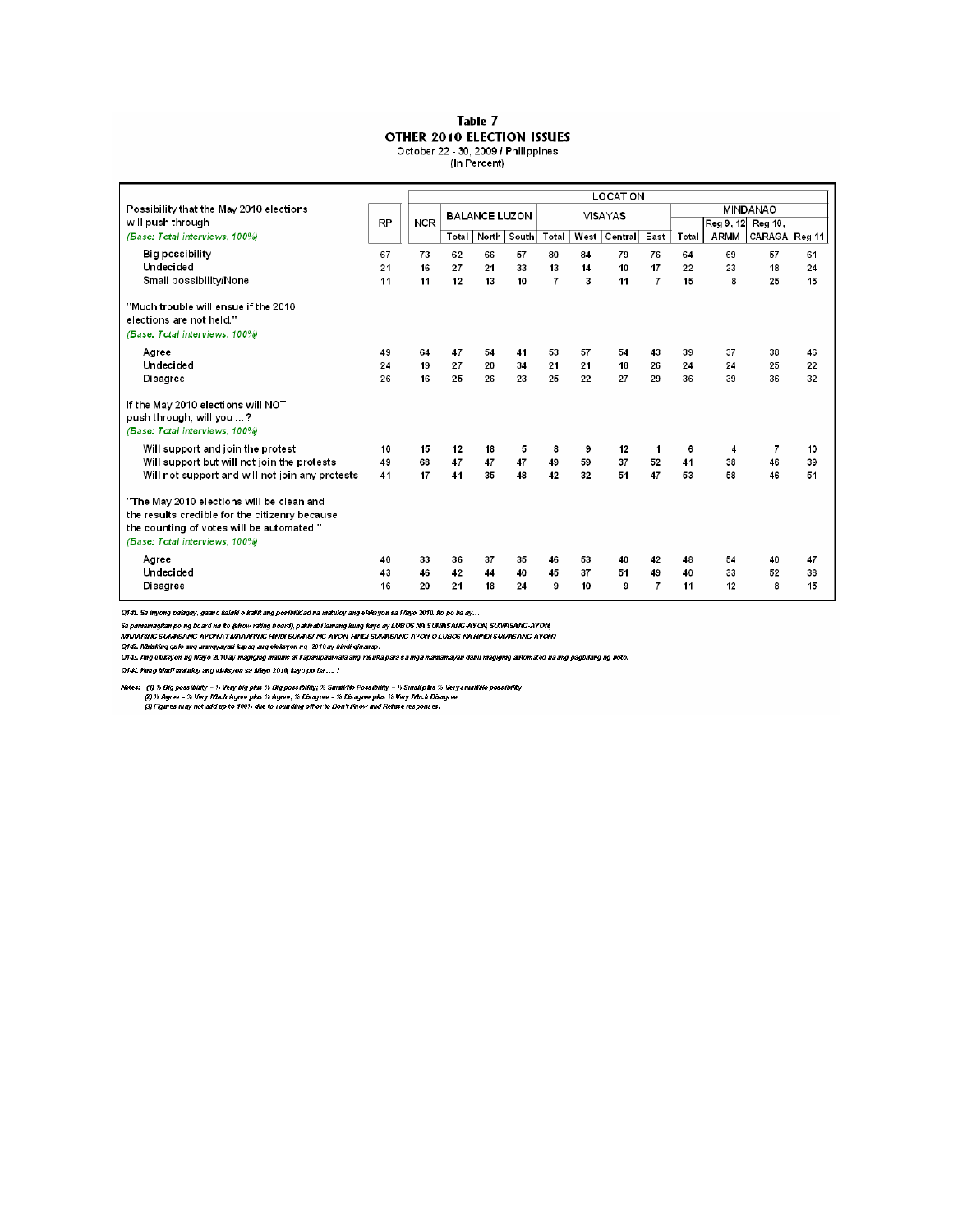### Table 8 OTHER 2010 ELECTION ISSUES October 2008 to October 2009 / Philippines (In Percent)

|                                                                                                   |               |           |     |           |                 |            |            |                         | page 1 of 2 |
|---------------------------------------------------------------------------------------------------|---------------|-----------|-----|-----------|-----------------|------------|------------|-------------------------|-------------|
| Possibility that the May 2010<br>elections will push through                                      |               |           |     |           | <b>LOCATION</b> |            |            | <b>CLASS</b>            |             |
| (Base: Total interviews, 100%)                                                                    |               | <u>RP</u> | NCR | <b>BL</b> | VIS             | <b>MIN</b> | <b>ABC</b> | $\overline{\mathbf{D}}$ | Ε           |
|                                                                                                   | Oct 09        | 67        | 73  | 62        | 80              | 64         | 72         | 66                      | 69          |
|                                                                                                   | Aug 09        | 70        | 72  | 63        | 75              | 77         | 67         | 70                      | 70          |
| <b>Big possibility</b>                                                                            | May 09        | 65        | 62  | 66        | 59              | 70         | 76         | 64                      | 63          |
|                                                                                                   | Feb 09        | 65        | 69  | 55        | 76              | 73         | 68         | 62                      | 69          |
|                                                                                                   | Oct 08        | 59        | 67  | 57        | 53              | 62         | 65         | 60                      | 54          |
|                                                                                                   | Oct 09        | 21        | 16  | 27        | 13              | 22         | 19         | 23                      | 20          |
|                                                                                                   | Aug 09        | 22        | 14  | 29        | 18              | 15         | 19         | 22                      | 22          |
| Undecided                                                                                         | May 09        | 21        | 22  | 18        | 26              | 21         | 18         | 21                      | 23          |
|                                                                                                   | Feb 09        | 22        | 15  | 27        | 17              | 20         | 20         | 24                      | 19          |
|                                                                                                   | Oct 08        | 30        | 18  | 32        | 33              | 30         | 21         | 29                      | 34          |
|                                                                                                   | Oct 09        | 11        | 11  | 12        | $\overline{7}$  | 15         | 10         | 11                      | 11          |
|                                                                                                   | Aug 09        | 8         | 14  | 8         | 7               | 8          | 14         | 8                       | 8           |
| Small possibility/None                                                                            | May 09        | 14        | 16  | 16        | 15              | 9          | 6          | 16                      | 14          |
|                                                                                                   | Feb 09        | 13        | 15  | 18        | 6               | 7          | 12         | 14                      | 12          |
|                                                                                                   | Oct 08        | 12        | 15  | 11        | 14              | 8          | 14         | 11                      | 12          |
| "Much trouble will ensue if the<br>2010 elections are not held"<br>(Base: Total interviews, 100%) |               |           |     |           |                 |            |            |                         |             |
|                                                                                                   | Oct 09        | 49        | 64  | 47        | 53              | 39         | 58         | 48                      | 47          |
|                                                                                                   | Aug 09        | 60        | 65  | 63        | 54              | 56         | 66         | 61                      | 54          |
| Agree                                                                                             | May 09        | 43        | 52  | 48        | 24              | 46         | 51         | 44                      | 39          |
|                                                                                                   | Feb 09        | 51        | 55  | 53        | 54              | 44         | 56         | 51                      | 51          |
|                                                                                                   | Oct 08        | 47        | 57  | 47        | 49              | 38         | 50         | 49                      | 39          |
|                                                                                                   | <b>Oct 09</b> | 24        | 19  | 27        | 21              | 24         | 21         | 25                      | 23          |
|                                                                                                   | Aug 09        | 22        | 16  | 24        | 21              | 22         | 19         | 20                      | 26          |
| Undecided                                                                                         | May 09        | 29        | 23  | 28        | 36              | 26         | 22         | 29                      | 30          |
|                                                                                                   | Feb 09        | 21        | 21  | 20        | 20              | 24         | 17         | 22                      | 21          |
|                                                                                                   | Oct 08        | 29        | 21  | 33        | 29              | 24         | 26         | 25                      | 36          |
|                                                                                                   | Oct 09        | 26        | 16  | 25        | 25              | 36         | 20         | 26                      | 29          |
|                                                                                                   | Aug 09        | 18        | 19  | 13        | 24              | 21         | 15         | 18                      | 19          |
| <b>Disagree</b>                                                                                   | May 09        | 28        | 25  | 23        | 41              | 28         | 27         | 27                      | 32          |
|                                                                                                   | Feb 09        | 27        | 23  | 26        | 26              | 31         | 26         | 27                      | 27          |
|                                                                                                   | Oct 08        | 24        | 22  | 20        | 22              | 38         | 25         | 25                      | 24          |

Q. Sa inyong palagay, gaano kalaki o kaliit ang posibilidad na matuloy ang eleksyon sa Mayo 2010. Ito po ba ay

Sa pamamagitan po ng board na ito (show rating board), pakisabi lamang kung kayo ay LUBOS NA SUMASANG-AYON, SUMASANG-AYON, MAAARING SUMASANG-AYON AT MAAARING HINDI SUMASANG-AYON, HINDI SUMASANG-AYON O LUBOS NA HINDI SUMASANG-AYON? Q. Malaking gulo ang mangyayari kapag ang eleksyon ng 2010 ay hindi ginanap.

Notes: (1)% Big possibility =% Very big plus % Big possibility; % SmallNo Possibility =% Small plus % Very smallNo possibility<br>(2) % Agree =% Very Much Agree plus % Agree; % Disagree = % Disagree plus % Very Much Disagree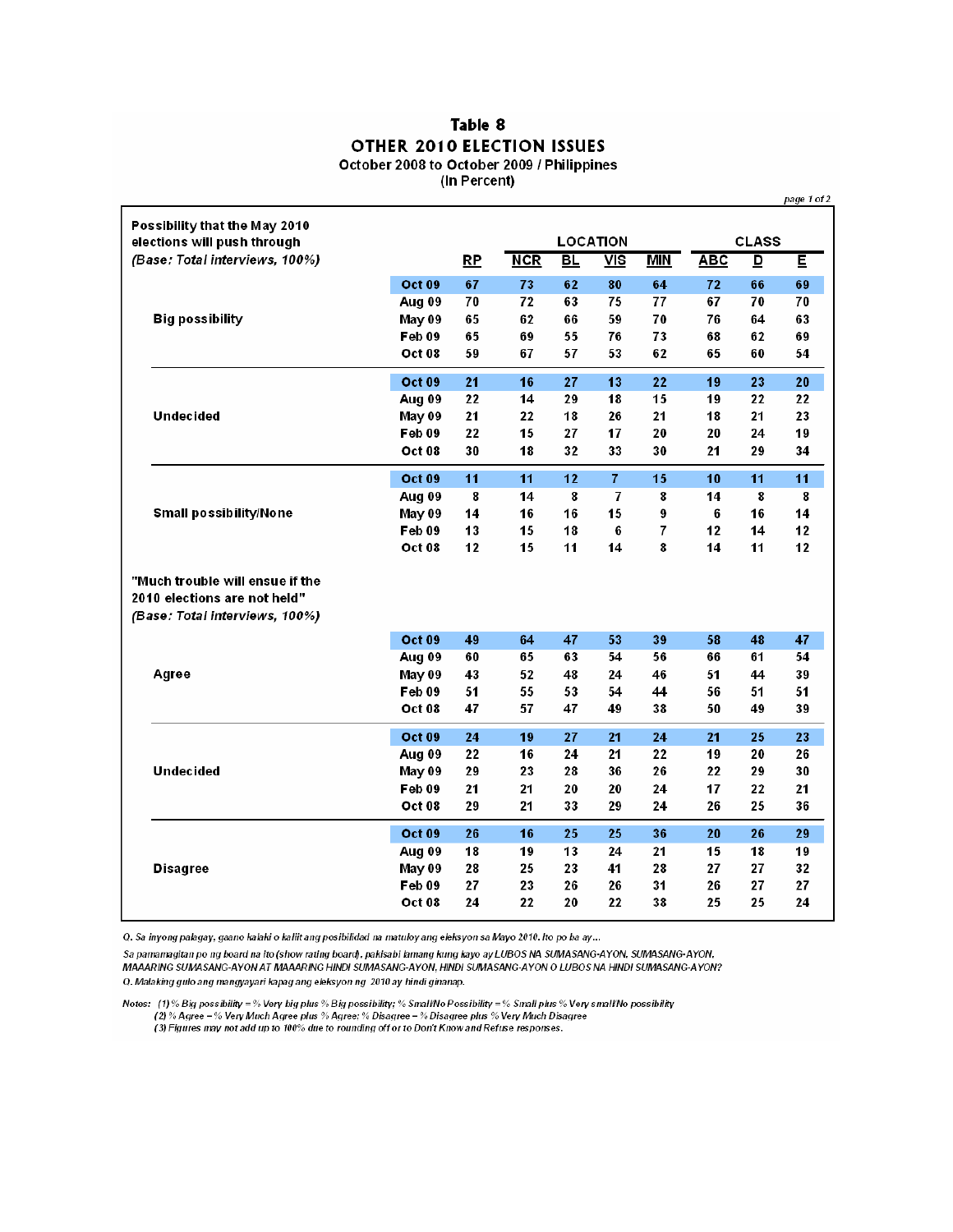### Table 8 OTHER 2010 ELECTION ISSUES October 2008 to October 2009 / Philippines

(In Percent)

 $mna 2o12$ 

|                                                                                                  | "The May 2010 elections will be clean and<br>the results credible for the citizenry because |               |    |            |    | <b>LOCATION</b> |            |     | <b>CLASS</b> |                         |
|--------------------------------------------------------------------------------------------------|---------------------------------------------------------------------------------------------|---------------|----|------------|----|-----------------|------------|-----|--------------|-------------------------|
|                                                                                                  | the counting of votes will be automated."                                                   |               | RP | <b>NCR</b> | BL | VIS             | <b>MIN</b> | ABC | D            | $\overline{\mathsf{E}}$ |
|                                                                                                  | (Base: Total interviews, 100%)                                                              |               |    |            |    |                 |            |     |              |                         |
|                                                                                                  | Agree                                                                                       | <b>Oct 09</b> | 40 | 33         | 36 | 46              | 48         | 31  | 39           | 47                      |
|                                                                                                  |                                                                                             | Aug 09        | 40 | 33         | 40 | 46              | 38         | 33  | 40           | 41                      |
|                                                                                                  | <b>Undecided</b>                                                                            | <b>Oct 09</b> | 43 | 46         | 42 | 45              | 40         | 49  | 44           | 37                      |
|                                                                                                  |                                                                                             | Aug 09        | 42 | 45         | 40 | 41              | 44         | 49  | 41           | 41                      |
|                                                                                                  |                                                                                             | <b>Oct 09</b> | 16 | 20         | 21 | 9               | 11         | 20  | 16           | 15                      |
|                                                                                                  | <b>Disagree</b>                                                                             |               | 18 | 22         | 19 | 13              | 17         | 17  | 18           | 18                      |
| If the May 2010 elections will NOT<br>push through, will you ?<br>(Base: Total interviews, 100%) |                                                                                             |               |    |            |    |                 |            |     |              |                         |
|                                                                                                  |                                                                                             | <b>Oct 09</b> | 10 | 15         | 12 | 8               | 6          | 12  | 9            | 12                      |
|                                                                                                  | Will support and join the protest                                                           | Aug 09        | 10 | 16         | 9  | 7               | 10         | 14  | 8            | 11                      |
|                                                                                                  |                                                                                             | May 09        | 7  | 10         | 9  | $\mathbf{2}$    | 8          | 9   | 7            | 8                       |
|                                                                                                  | Will support but will                                                                       | <b>Oct 09</b> | 49 | 68         | 47 | 49              | 41         | 52  | 49           | 49                      |
|                                                                                                  | not join the protests                                                                       | Aug 09        | 51 | 66         | 52 | 40              | 50         | 59  | 52           | 45                      |
|                                                                                                  |                                                                                             | May 09        | 45 | 52         | 49 | 39              | 40         | 55  | 43           | 49                      |
|                                                                                                  | Will not support and                                                                        | <b>Oct 09</b> | 41 | 17         | 41 | 42              | 53         | 35  | 42           | 40                      |
|                                                                                                  | will not join any protests                                                                  | Aug 09        | 39 | 18         | 39 | 53              | 40         | 28  | 39           | 43                      |
|                                                                                                  |                                                                                             | May 09        | 47 | 38         | 42 | 59              | 52         | 36  | 50           | 43                      |

Sa pamamagitan po ng board na ito (show rating board), pakisabi lamang kung kayo ay LUBOS NA SUMASANG-AYON, SUMASANG-AYON, MAAARING SUMASANG-AYON AT MAAARING HINDI SUMASANG-AYON, HINDI SUMASANG-AYON O LUBOS NA HINDI SUMASANG-AYON?

Q. Ang eleksyon ng Mayo 2010 ay magiging malinis at kapanipaniwala ang resulta para sa mga mamamayan dahil magiging automated na ang pagbilang ng boto. Q. Kung hindi matuloy ang eleksyon sa Mayo 2010, kayo po ba ....?

Notes: (1) % Agree = % Very Much Agree plus % Agree; % Disagree = % Disagree plus % Very Much Disagree (2) Figures may not add up to 100% due to rounding off or to Don't Know and Refuse responses.

Majorities across geographic areas and socio-economic classes (57% to 80%) believe is it highly likely that the May 2010 elections will be held as scheduled. Residents of Region 10 and CARAGA are most inclined to believe otherwise (25%) while those in Southern Luzon are most ambivalent on the matter (33%). As regards the view that violence will result in case the May 2010 elections do not push through, this is the view expressed by big pluralities to small majorities (43% to 64%) in Metro Manila, the Visayas, the rest of Luzon and particularly Northern/Central Luzon, and Region 11. In Southern Luzon, about the same percentages either think much trouble will result from the cancellation or postponement of the May 2010 elections or express ambivalence on the matter (41% versus 34%) while in Mindanao, especially Regions 9, 10, 12, the ARMM, and CARAGA, nearly the same percentages express either agreement or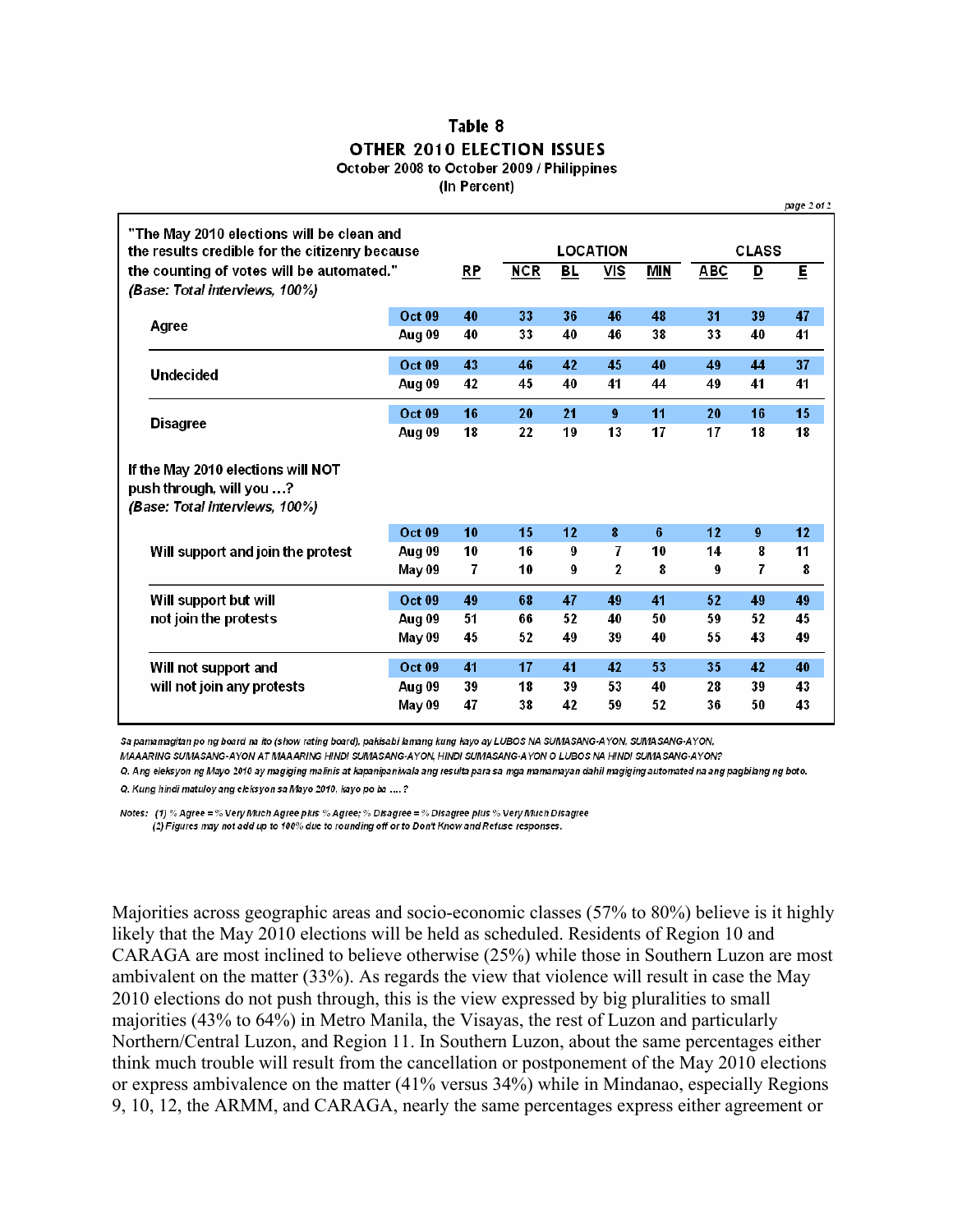disagreement with the view that there will be much trouble if next year's polls are not held (37% to 39% versus 36% to 39%). *(See Tables 6, 7, 8a and 8b)*

### **Almost one in two Filipinos (49%) is inclined to support but not join any protests that might arise in case the May 2010 elections will not push through**

In the event that next year's polls will not push through as scheduled, a near majority of Filipinos (49%) will support but will not join any protest actions resulting from the postponement or cancellation of the elections. On the other hand, the rest will either not support and not join (41%) or will support and join such protests (10%).*(See Table 6 and 7)*. These figures are essentially the same as those recorded by Pulse Asia in August 2009. *(See Tables 8a and 8b)*

Near to big majorities (47% to 68%) of Metro Manilans, residents of Northern/Central Luzon, Western and Eastern Visayans, and those in all socio-economic classes say they will support but will not join protest actions should the May 2010 elections not be held as scheduled. Meanwhile, non-participation (i.e., not supporting and not joining) is most pronounced in Central Visayas and Mindanao, particularly in Regions 9, 11, 12, and the ARMM (51% to 58%). Almost the same percentages of those in the rest of Luzon and especially Southern Luzon, the Visayas as a whole, and Region 10 and CARAGA in Mindanao will either support but not join or will not support and will not join such protest actions (46% to 49% versus 41% to 48%). *(See Tables 6 and 7)*

### **Among those surveyed, four in ten (40%) think that the automatic counting of votes will result in clean elections with credible results; less than two in ten (16%) hold the opposite view while another four in ten (43%) profess indecision regarding automation's possible effect on the forthcoming elections.**

Big pluralities to small majorities (47% to 54%) of those in Western Visayas and Mindanao, particularly Regions 9, 11, 12, and the ARMM, believe that the outcome of next year's elections will be credible due to the automation of vote counting. Meanwhile, the prevailing public sentiment in Metro Manila, Central Visayas, Region 10 and CARAGA, and Classes ABC and D is one of indecision (44% to 52%). In the rest of Luzon and Eastern Visayas, nearly the same percentages of respondents are either ambivalent on the matter or believe that automation of vote counting will make election results credible for the citizenry (40% to 49% versus 35% to 46%). On the other hand, a near majority of those in Class E (47%) is optimistic that the automation of vote counting will contribute to the credibility of election results. *(See Tables 6, 7, 8a and 8b)*

## **Only a presidential candidate endorsed by the respondent's church or religious group would surely/probably be elected by most Filipinos (52%)**

A small majority of Filipinos (52%) would surely/probably vote for a presidential candidate endorsed by their church. However, 43% of Filipinos are surely/probably not voting for a presidential candidate endorsed by their church. Meanwhile, small to sizeable majorities (58% to 79%) are surely/probably not supporting a presidential bet endorsed by President Gloria Macapagal-Arroyo, former President Joseph Estrada, Mr. Willie Revillame, and People's Champ Manny Pacquiao. On the other hand, the presidential bid of a candidate endorsed by these